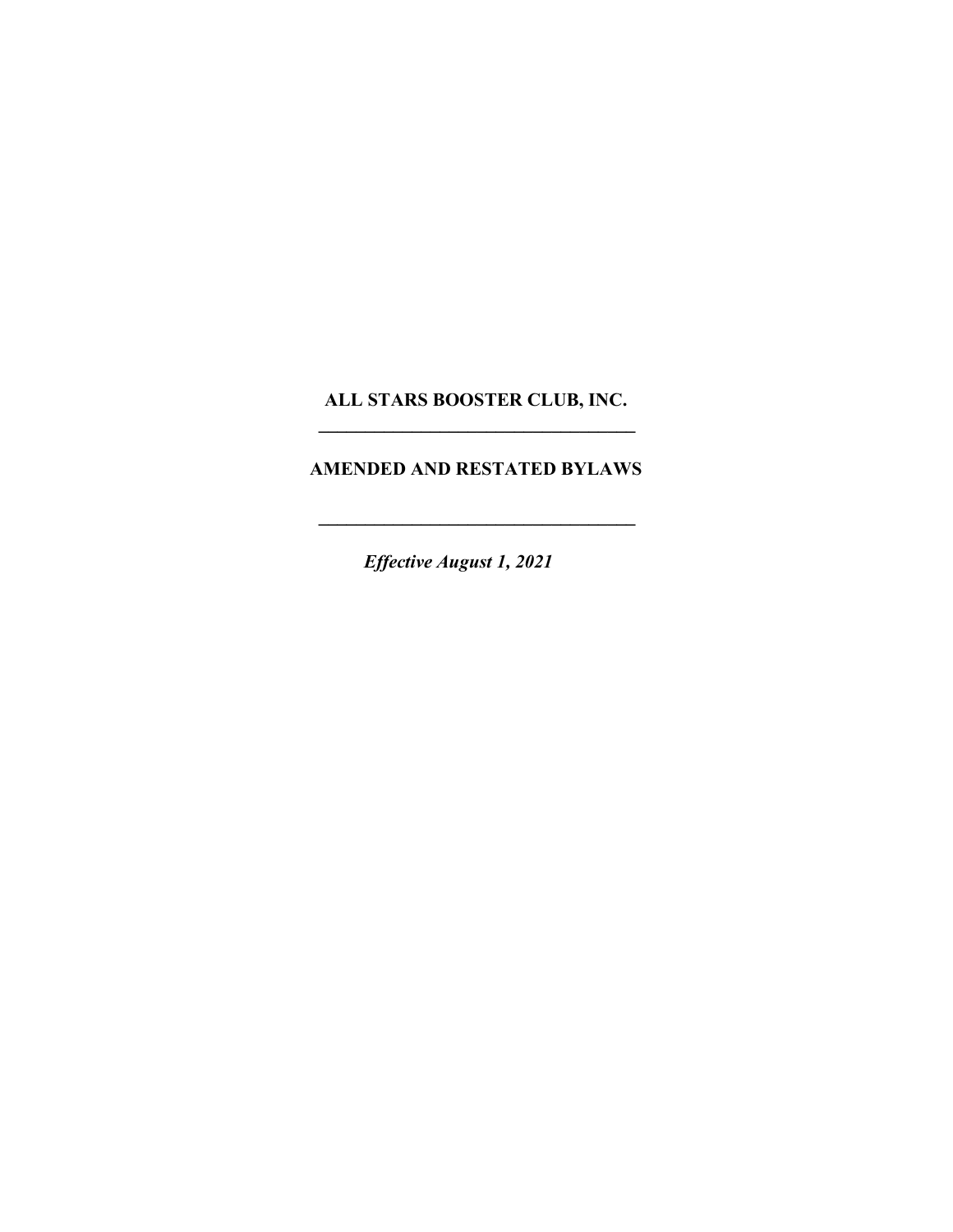# **Table of Contents**

| Section 1.1  |  |  |
|--------------|--|--|
| Section 1.2  |  |  |
| Section 1.3  |  |  |
|              |  |  |
| Section 2.1  |  |  |
| Section 2.2  |  |  |
| Section 2.3  |  |  |
| Section 2.4  |  |  |
| Section 2.5  |  |  |
| Section 2.6  |  |  |
| Section 2.7  |  |  |
| Section 2.8  |  |  |
| Section 2.9  |  |  |
| Section 3.1  |  |  |
| Section 3.2  |  |  |
| Section 3.3  |  |  |
| Section 3.4  |  |  |
| Section 3.5  |  |  |
| Section 3.6  |  |  |
| Section 3.7  |  |  |
| Section 3.8  |  |  |
| Section 3.9  |  |  |
| Section 3.10 |  |  |
| Section 3.11 |  |  |
| Section 3.12 |  |  |
|              |  |  |
| Section 4.1  |  |  |
| Section 4.2  |  |  |
| Section 4.3  |  |  |
| Section 4.4  |  |  |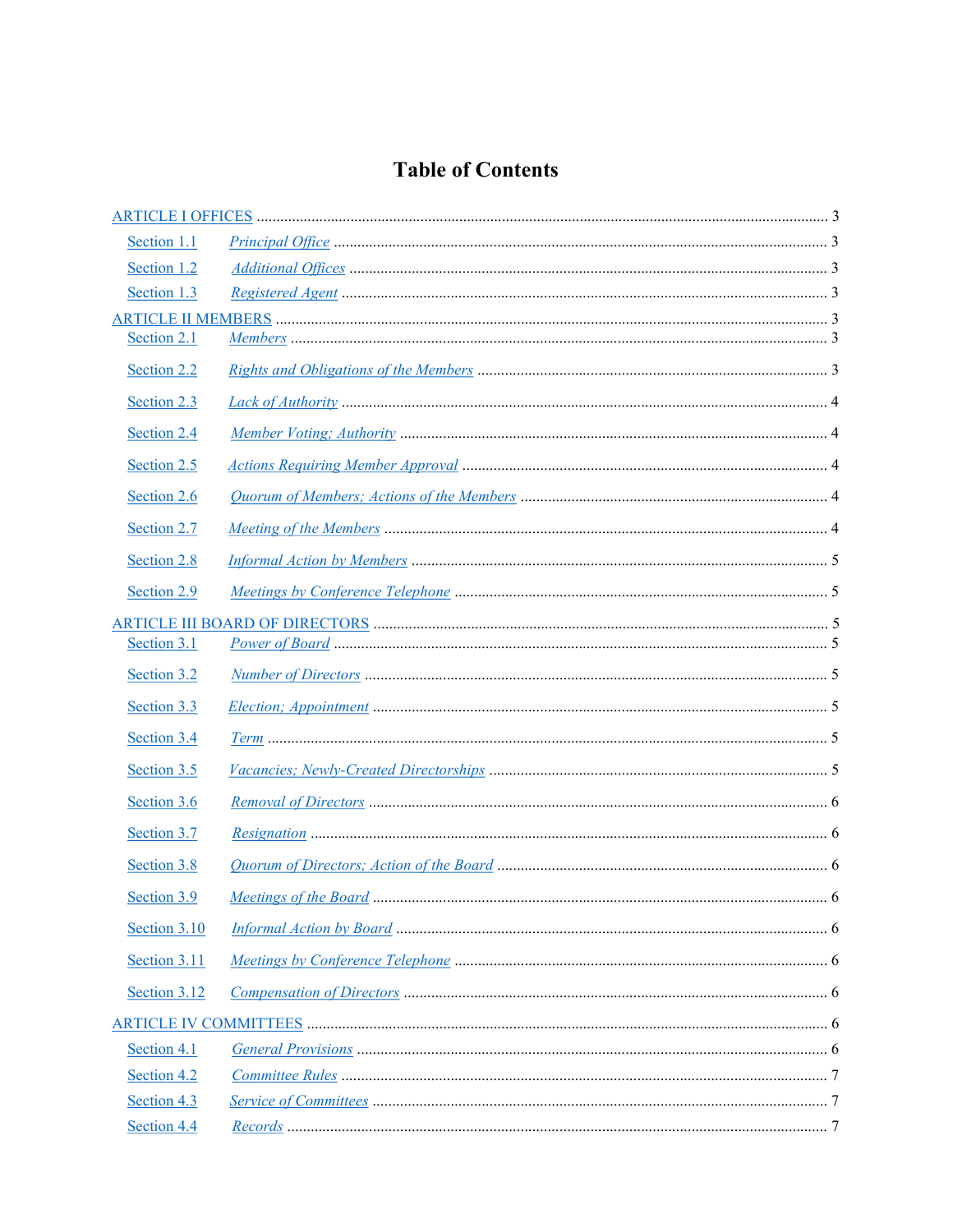# 

## Amended and Restated Bylaws All Stars Booster Club, Inc.<br>Page i

| Section 5.3 | 1 agus |  |
|-------------|--------|--|
|             |        |  |
| Section 5.4 |        |  |
| Section 5.5 |        |  |
| Section 5.6 |        |  |
|             |        |  |
| Section 6.1 |        |  |
| Section 6.2 |        |  |
| Section 6.3 |        |  |
| Section 6.4 |        |  |
| Section 6.5 |        |  |
| Section 6.6 |        |  |
|             |        |  |
| Section 7.1 |        |  |
| Section 7.2 |        |  |
| Section 7.3 |        |  |
| Section 7.4 |        |  |
| Section 7.5 |        |  |
| Section 7.6 |        |  |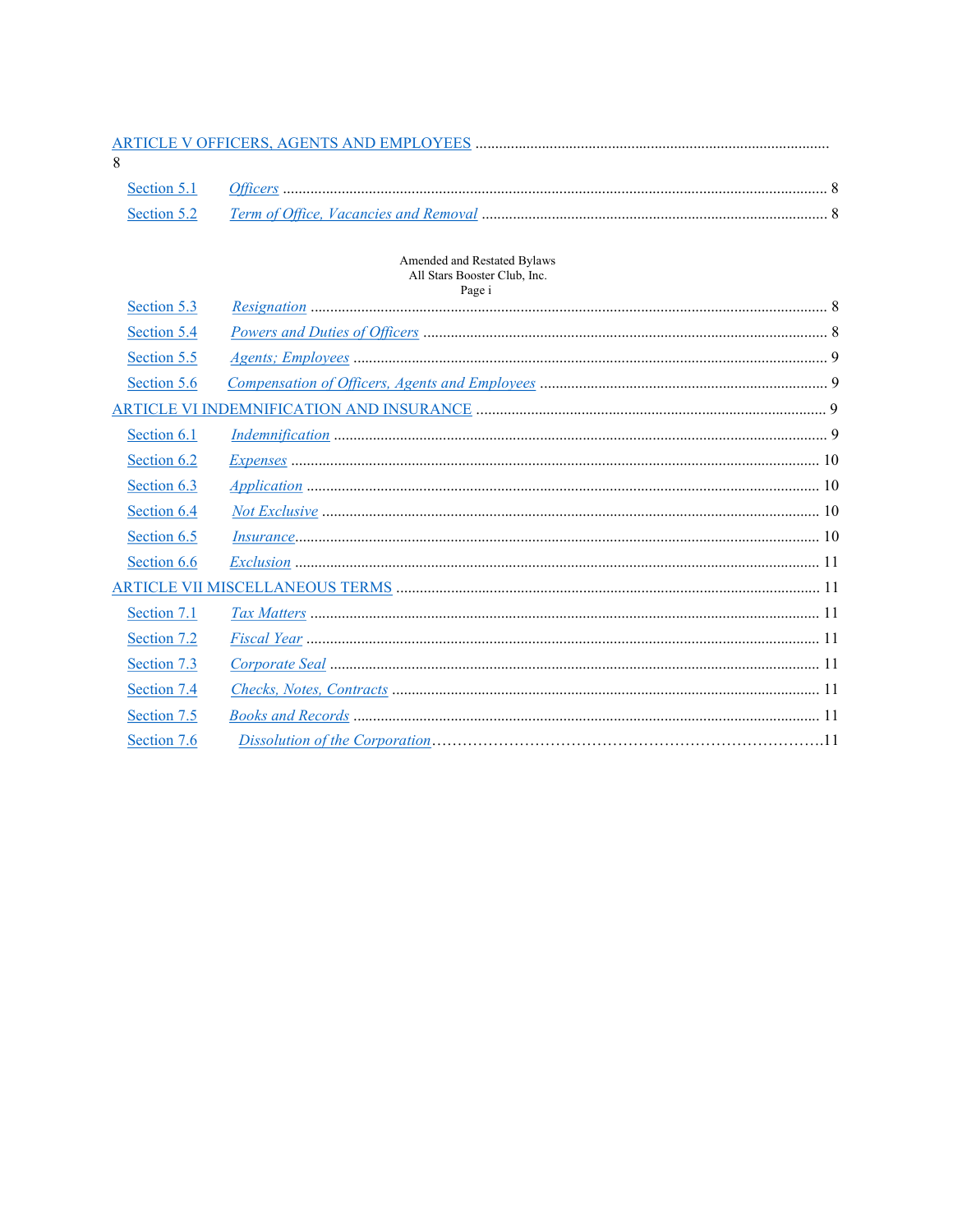#### AMENDED AND RESTATED BYLAWS

#### OF

#### ALL STARS BOOSTER CLUB, INC.

#### ARTICLE 1 OFFICES

SECTION 1.1 PRINCIPAL OFFICE. The principal office of the All Stars Booster Club, Inc. (the "Corporation") is located at 7321 S. Grasslands Place, Sioux Falls, SD 57108 or 2522 W. 41<sup>st</sup> St PMB #126, Sioux Falls, SD 57105. The Board of Directors (the "*Board*") may change the location of the principal office, which can be within or outside the state of South Dakota.

SECTION 1.2 REGISTERED AGENT. While the Corporation remains a South Dakota nonprofit corporation, the Corporation will have and maintain a registered agent within the state of South Dakota, in accordance with SDCL § 59-11-6, or successor statute.

#### ARTICLE 2 MEMBERS

SECTION 2.1 MEMBERS. The Members of the Corporation will be a parent or a guardian of any Team Gymnast (one parent or guardian per Team Gymnast) at All American Gymnastics Academy, who chooses to register as a Member hereof as required by All American Gymnastics Academy Team Program. A "Team Gymnast" is an athlete who both (i) holds a current USAG Athlete Membership and (ii) is a current competitive-team athlete at the All American Gymnastics Academy. Membership in the Corporation additionally requires fees to be used for the purpose of supporting the objective of the Corporation. Members delinquent in paying fees will not be eligible to vote, to be elected or appointed as a director of the Corporation, to be elected or appointed as an officer of the Corporation, or to receive any membership benefits.

SECTION 2.2 RIGHTS AND OBLIGATIONS OF THE MEMBERS. The respective rights and obligations of the Members will be determined in accordance with South Dakota law and this Agreement. To the extent any right or obligation of any Member is different by reason of any provision of this Agreement than it would be in the absence of that provision, this Agreement, to the extent permitted by the South Dakota Law, will control.

SECTION 2.3 LACK OF AUTHORITY. No Member has the authority or power to act for or on behalf of the Corporation, to do any act binding on the Corporation, or to incur any expenditure on behalf of the Corporation.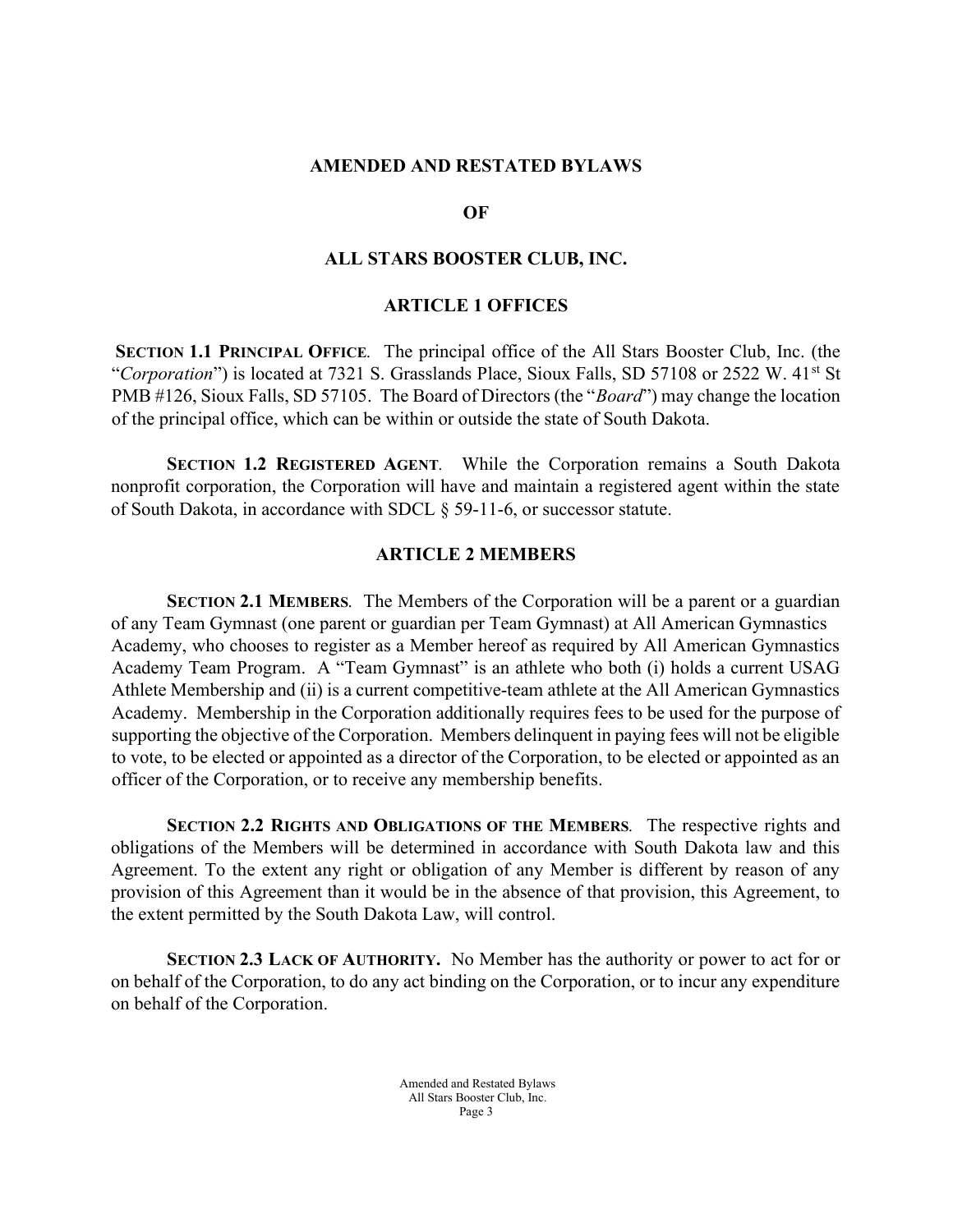SECTION 2.4 MEMBER VOTING; APPROVAL. For actions requiring Member approval, each Member will have one vote. All actions requiring the approval of the Members will be deemed approved if at least a majority of the Members vote in favor of approving the action in either a duly called Member meeting or by written consent.

SECTION 2.5 ACTIONS REQUIRING MEMBER APPROVAL. The following actions must be approved by at least a majority of the Members:

- (1) A merger, reorganization, or consolidation of the Corporation;
- (2) The dissolution of the Corporation;
- (3) The sale of all or substantially all of the Corporation's assets;
- (4) Subject to Section 3.5, the election of a director;

(5) Any other matter requiring the vote of the Members under the provisions of this Agreement or South Dakota law.

SECTION 2.6 QUORUM OF MEMBERS; ACTION OF THE MEMBERS. Unless a greater proportion is required by law or by the Articles of Incorporation, a majority of all the Members will constitute a quorum for the transaction of business and, except as otherwise provided by law, or by the Articles of Incorporation or these Amended and Restated Bylaws ("Bylaws"), the vote of a majority of the Members present at the meeting at which a quorum is present will be the act of the Members.

SECTION 2.7 MEETINGS OF THE MEMBERS. Regular meetings of the Members will be held at the times fixed by the Directors. Special meetings of the Members may be held at any time when called by request of not less than ten (10) percent of the Members. A meeting of the Members may be held at the places within or outside of the state of South Dakota, as may be fixed by the Members for annual and regular meetings and in the notice of meeting for special meetings.

 SECTION 2.8 INFORMAL ACTION BY MEMBERS. Unless otherwise restricted by the Articles of Incorporation or these Bylaws, any action required or permitted to be taken at any meeting of the Members may be taken without a meeting, if all Members consent to the action in writing, and the writing or writings are filed with the minutes of proceedings of the Members.

SECTION 2.9 MEETINGS BY CONFERENCE TELEPHONE. Unless otherwise restricted by the Articles of Incorporation or these Bylaws, any one or more Members may participate in a meeting of the Members by means of conference telephone or similar communications equipment by means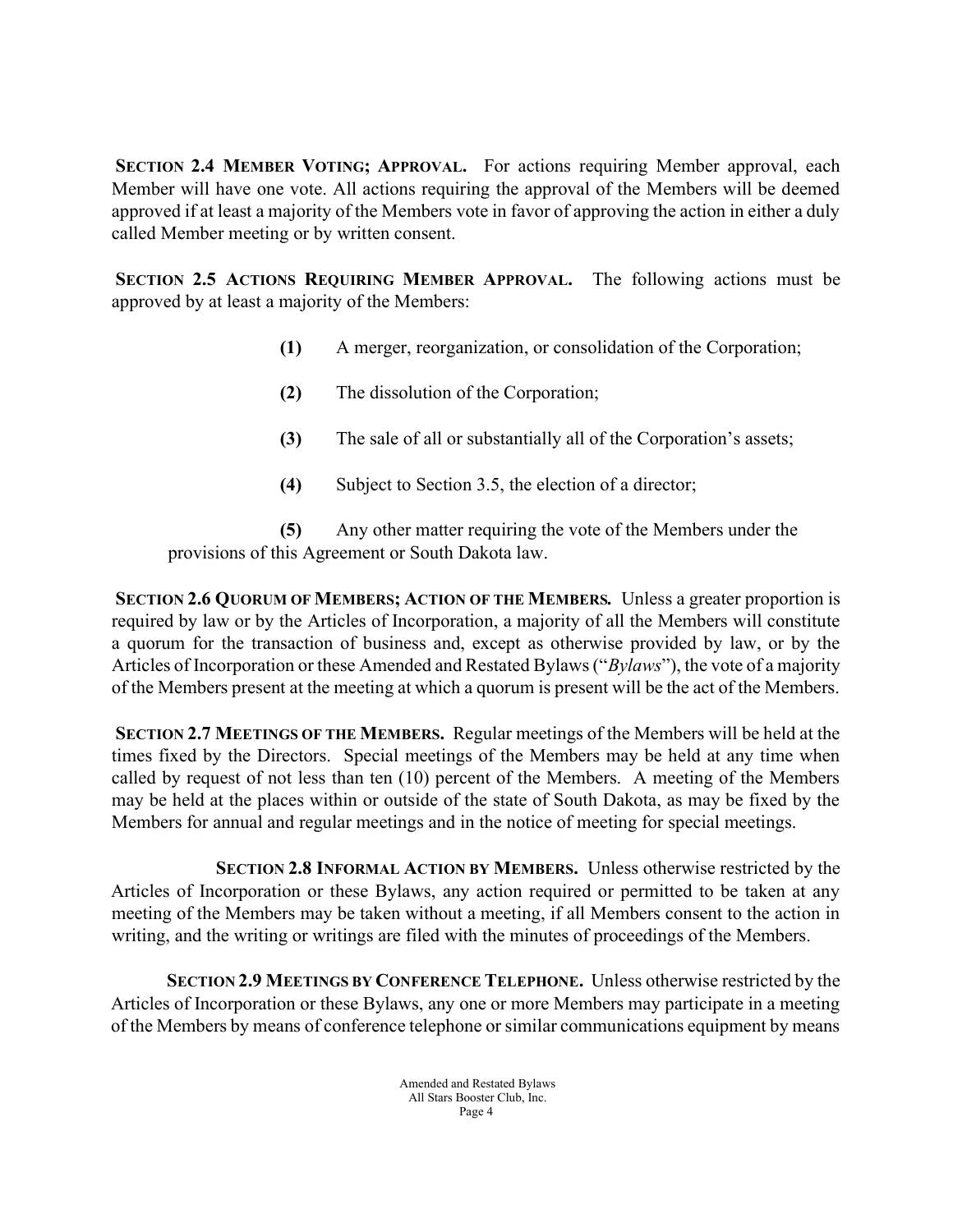of which all persons participating in the meeting can hear each other. Participation in a meeting by this means will constitute presence in person at the meeting.

# ARTICLE 3 BOARD OF DIRECTORS

SECTION 3.1 POWER OF BOARD. Except for those powers reserved to the Members under Section 2.5 above, the Corporation's activities and affairs will be managed by or under the direction of its Board. In the governance of the Corporation's activities and affairs, the Board will possess all the powers permitted to them by law.

SECTION 3.2 NUMBER OF DIRECTORS. The number of directors constituting the entire Board will not be less than three (3) directors or more than nine (9) directors. The number of directors will not be decreased below the minimum number of directors required by law, and any decrease in the number of directors will not shorten the term of any incumbent director. A director may not be employed by All American Gymnastics Academy during their time on the Board.

SECTION 3.3 ELECTION; APPOINTMENT. Any Member in good standing, as defined in Sections 2.1 and 2.2 is eligible for election to the Board of Directors. Any such Member may, at the President's Call for Directors, enter their own name for a position on the Board. Any position with two (2) or more entrants will go to an election by the Members. In the event a director resigns or is removed prior to the end of his or her term, a majority of the entire Board will appoint an individual to serve on the Board until his or her successor has been elected and qualified. In the event the Board fails to reach a majority, the Members will elect directors in accordance with Section 2.5 above, at a regular or special meeting of the Members.

SECTION 3.4 TERM. Each director appointed or elected to the Board will hold office for a year term and will serve in this capacity until his or her successor has been appointed or elected and qualified or until his or her earlier resignation or removal. Directors may serve unlimited, successive terms.

SECTION 3.5 VACANCIES; NEWLY-CREATED DIRECTORSHIPS. Any vacancies created on the Board will be filled in accordance with Section 3.3 above. A director appointed to fill a vacancy will hold office until his or her successor is appointed or elected and qualified.

SECTION 3.6 REMOVAL OF DIRECTORS. Except as provided below, any one or more of the directors may be removed with or without cause, by a majority vote of the Board, provided that written notice of the removal is given to any director so removed.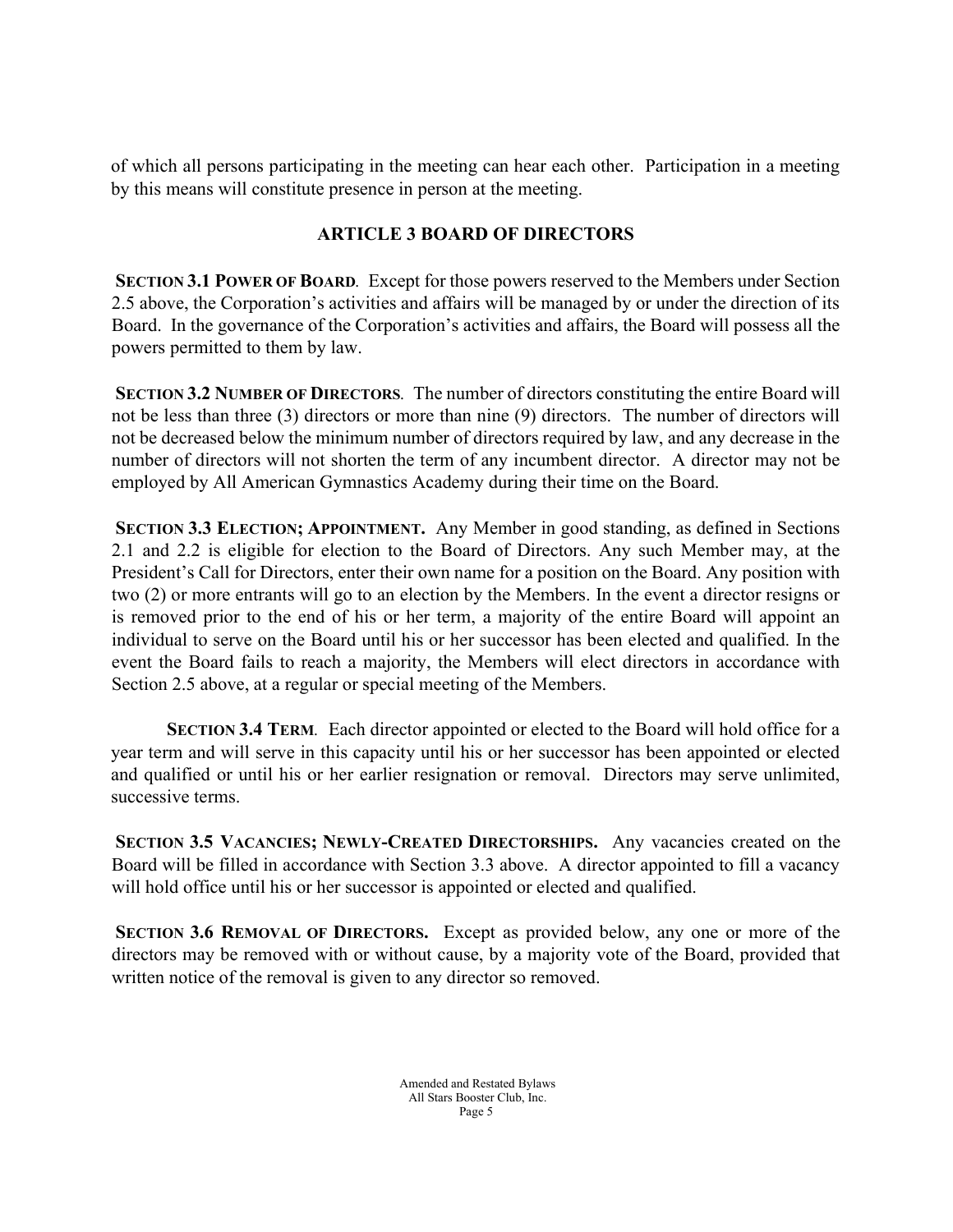SECTION 3.7 RESIGNATION. Any director may resign at any time upon written notice to the Corporation. Any resignation will take effect at the time specified therein and, unless otherwise specified therein, no acceptance of the resignation will be necessary to make it effective.

 SECTION 3.8 QUORUM OF DIRECTORS; ACTION OF THE BOARD. Unless a greater proportion is required by law or by the Articles of Incorporation, a majority of the entire Board will constitute a quorum for the transaction of business and, except as otherwise provided by law, or by the Articles of Incorporation or these Bylaws, the vote of a majority of the directors present at the meeting at which a quorum is present will be the act of the Board.

SECTION 3.9 MEETINGS OF THE BOARD. Regular meetings of the Board will be held at the times fixed by the Board. Special meetings of the Board may be held at any time when called by the Chair or a Co-Chair or any two directors. A meeting of the Board may be held at the places within or outside of the state of South Dakota, as may be fixed by the Board for annual and regular meetings and in the notice of meeting for special meetings.

SECTION 3.10 INFORMAL ACTION BY BOARD. Unless otherwise restricted by the Articles of Incorporation or these Bylaws, any action required or permitted to be taken at any meeting of the Board may be taken without a meeting, if all members of the Board consent to the action in writing, and the writing or writings are filed with the minutes of proceedings of the Board.

SECTION 3.11 MEETINGS BY CONFERENCE TELEPHONE. Unless otherwise restricted by the Articles of Incorporation or these Bylaws, any one or more members of the Board may participate in a meeting of the Board by means of conference telephone or similar communications equipment by means of which all persons participating in the meeting can hear each other. Participation in a meeting by this means will constitute presence in person at the meeting.

SECTION 3.12 COMPENSATION OF DIRECTORS. The Corporation may not pay compensation, in any amount, to directors for services rendered.

# ARTICLE 4 COMMITTEES

SECTION 4.1 GENERAL PROVISIONS. The Board, by resolution passed by a majority of the entire Board, may designate one or more committees, each committee to consist of one or more directors of the Corporation and individuals selected by the Board. In the absence or disqualification of a member of a committee, the member or members present at any meeting and not disqualified from voting, whether or not constituting a quorum, may appoint another member of the Board to act at the meeting in the place of any such absent or disqualified member. Any such committee, to the extent provided in the resolution of the Board, will have and may exercise all the powers and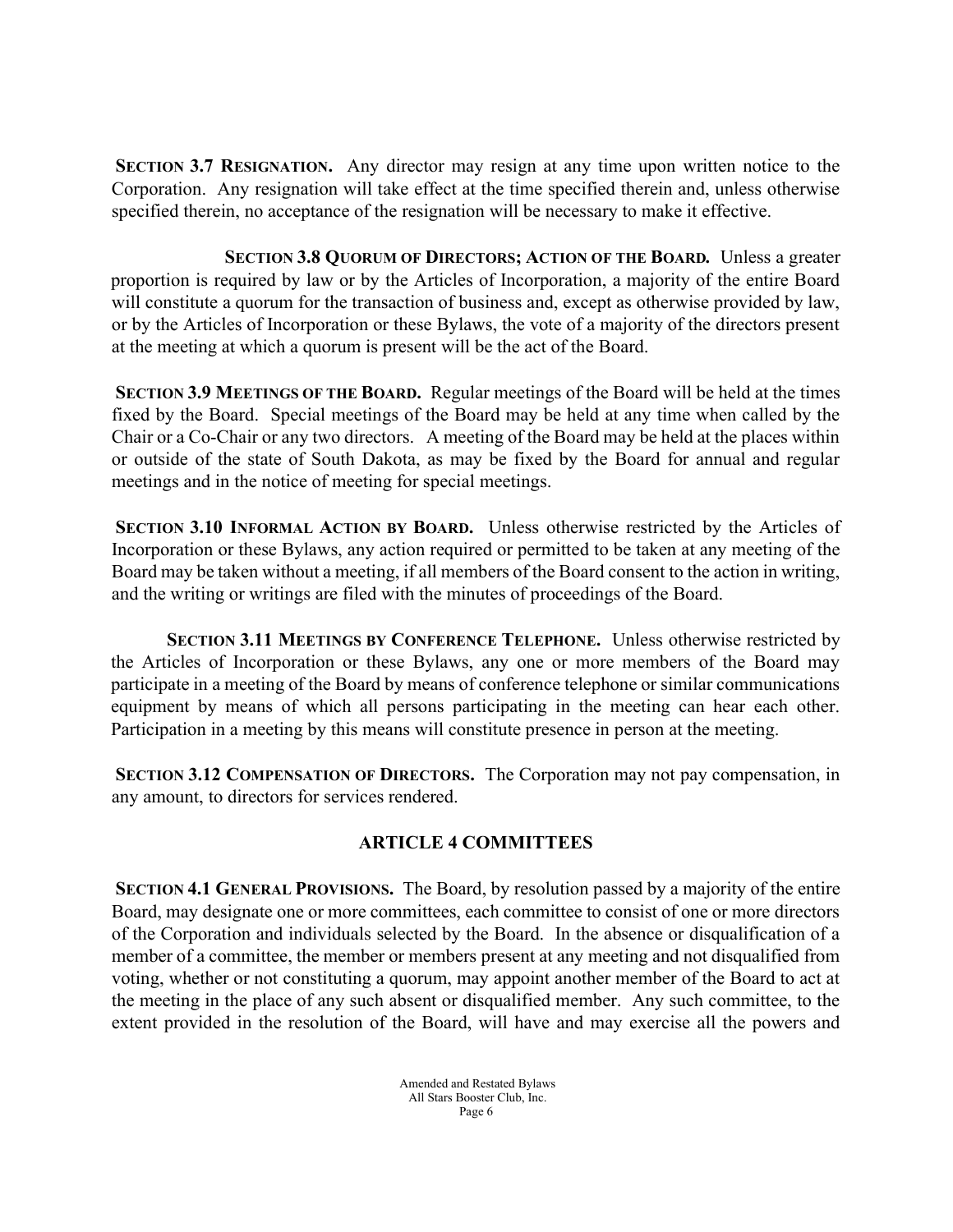authority of the Board in the management of the business and affairs of the Corporation; provided, however, that no such committee will have the power or authority to amend the Articles of Incorporation, to amend these Bylaws, to adopt an agreement of merger or consolidation, to sell, lease, or exchange all or substantially all of the Corporation's assets, or to dissolve the Corporation or revoke a dissolution of the Corporation.

SECTION 4.2 COMMITTEE RULES. Unless the Board otherwise provides, each committee designated by the Board may make, alter, and repeal rules for the conduct of its business. In the absence of a contrary provision by the Board or in rules adopted by such committee, a majority of the entire authorized number of members of each committee will constitute a quorum for the transaction of business, the vote of a majority of the members present at a meeting at the time of such vote if a quorum is then present will be the act of such committee, and each committee will otherwise conduct its business in the same manner as the Board conducts its business under Article III of these Bylaws.

Unless otherwise restricted by the Articles of Incorporation or these Bylaws, any action required or permitted to be taken at any meeting of such committee may be taken without a meeting if all members of such committee consent in writing to the adoption of a resolution authorizing the action. The resolution and the written consents thereto by the members of the committee will be filed with the minutes of proceedings of such committee.

Any one or more members of such committee may participate in a meeting of the committee by means of a conference telephone or similar communications equipment by means of which all persons participating in the meeting can hear each other. Participation in a meeting by such means will constitute presence in person at the meeting.

SECTION 4.3 SERVICE OF COMMITTEES. Each committee of the Board will serve at the pleasure of the Board. The designation of any such committee and the delegation thereto of authority will not alone relieve any director of his or her duty under law to the Corporation.

SECTION 4.4 RECORDS. Minutes will be kept of each meeting of each committee. Copies of the minutes of each such meeting will be filed with the Corporation's records.

# ARTICLE 5 OFFICERS, AGENTS, AND EMPLOYEES

SECTION 5.1 OFFICERS. The Board may elect or appoint officers of the Corporation and of the Board with titles and duties as will be stated in a resolution of the Board which is not inconsistent with these Bylaws. Any two or more offices may be held by the same person, with three (3)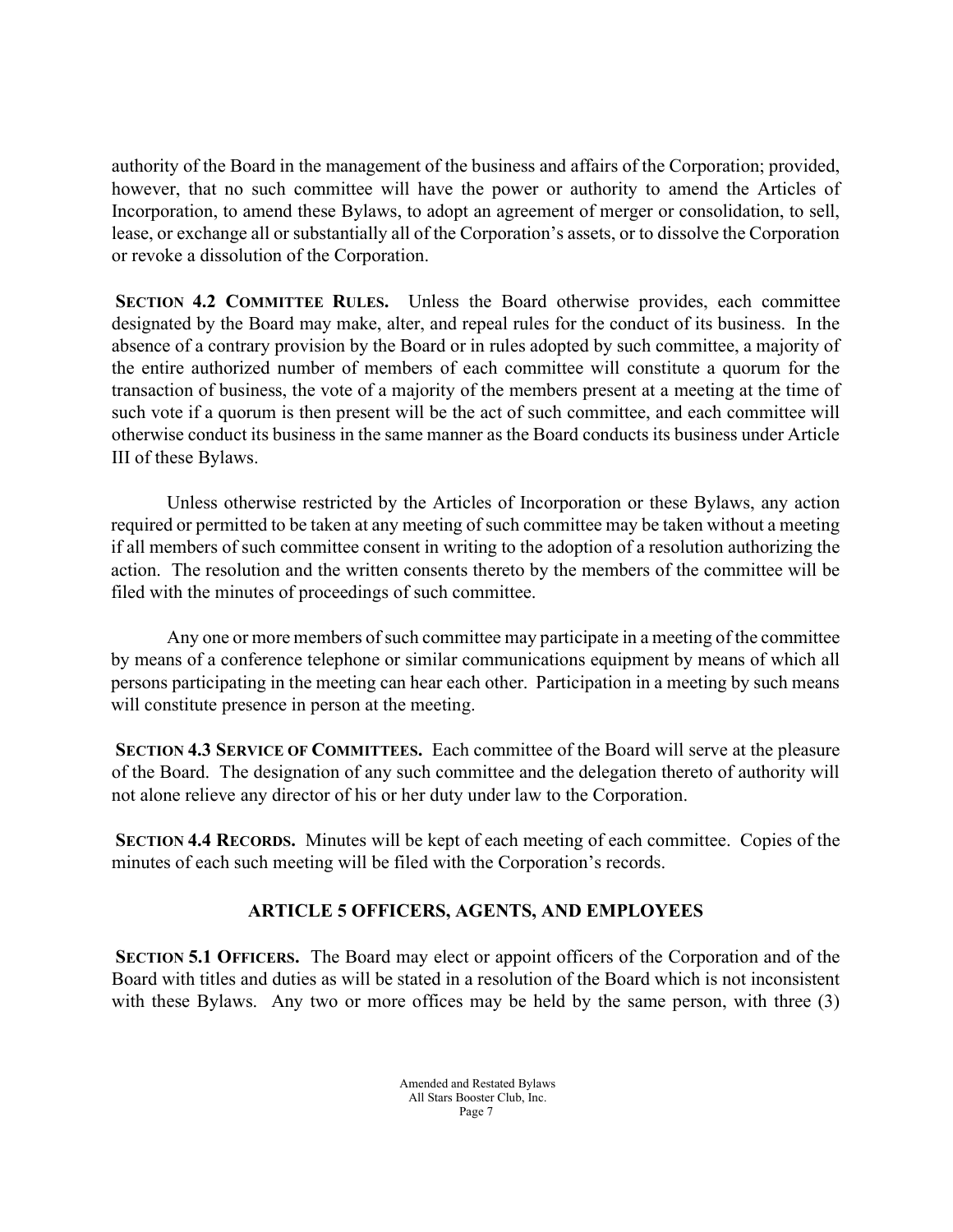Officers required. Officers may not be employed by All American Gymnastics Academy during their time as an officer.

SECTION 5.2 TERM OF OFFICE, VACANCIES, AND REMOVAL. Each officer will hold office for the term for which he or she is elected or appointed, and until his or her successor is elected or appointed and qualified, or until his or her earlier resignation or removal. All officers will be elected or appointed at the annual meeting of the Board. Vacancies resulting from any resignation or removal may be filled by a majority vote of the entire Board. An officer appointed or elected to fill a vacancy will hold office for the unexpired term of his or her predecessor in office, and until his or her successor is elected and qualified. Any officer may be removed by a majority vote of the entire Board with or without cause at any time.

SECTION 5.3 RESIGNATION. Any officer may resign at any time by giving written notice to the Board. Unless otherwise specified in the written notice, the resignation will be effective upon delivery to the Board.

SECTION 5.4 POWERS AND DUTIES OF OFFICERS. Subject to the control of the Board, all officers, as between themselves and the Corporation, will have the authority and perform the duties in the management of the Corporation, as may be provided in these Bylaws or by the Board and, to the extent not so provided, as generally pertain to their respective offices.

A. PRESIDENT. The President will serve as the chief executive officer of the Corporation. The President will preside at all meetings of the Board and, subject to the supervision of the Board, will perform all duties customary to that office and will supervise and control all of the Corporation's affairs in accordance with policies and directives approved by the Board. The President will be responsible for signing all contracts.

B. VICE PRESIDENT. In the absence of the President or in the event of his or her inability or refusal to act, the Vice President will perform the duties of the President, and, when so acting, will have all the powers of and be subject to all the restrictions upon the President. The Vice President will perform such other duties and have such other powers as the Board may from time to time prescribe by standing or special resolution, or as the President may from time to time provide, subject to the powers and the supervision of the Board. If there is more than one Vice President, then the Vice President designated by the Board of Directors to succeed the President will be the person to perform the President's duties.

C. SECRETARY. The Secretary will be responsible for the keeping of an accurate record of the proceedings of all meetings of the Board, will give or cause to be given all notices in accordance with these Bylaws or as required by law, and, in general,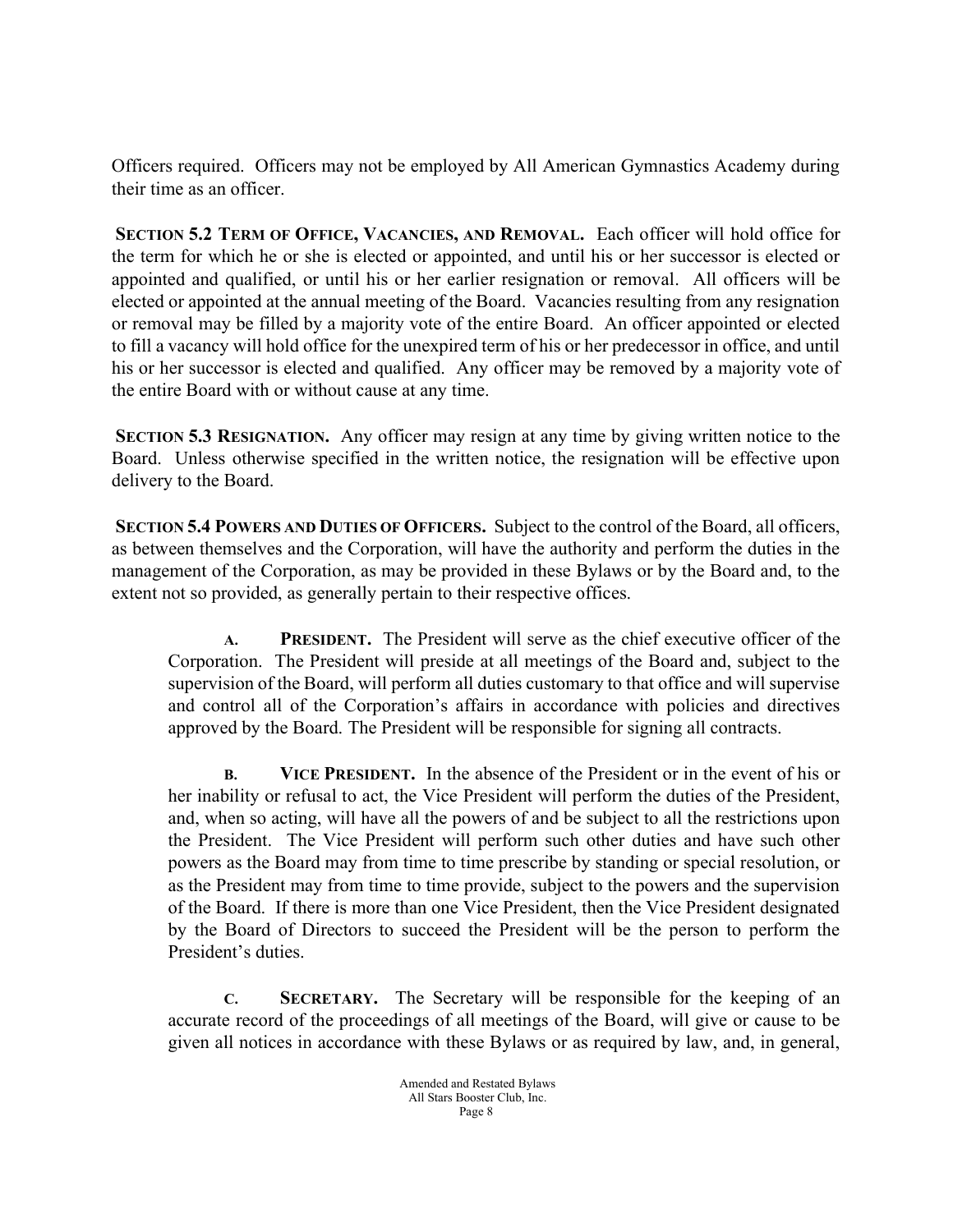will perform all duties customary to the office of Secretary. The Secretary will perform such other duties and have such other powers as the Board may from time to time prescribe by standing or special resolution, or as the President may from time to time provide, subject to the powers and the supervision of the Board.

D. TREASURER. The Treasurer will have the custody of, and be responsible for, all funds and securities of the Corporation. He or she will keep or cause to be kept complete and accurate accounts of receipts and disbursements of the Corporation, and will deposit all monies and other valuable property of the Corporation in the name and to the credit of the Corporation in such banks or depositories as the Board may designate. When requested by the Board, the Treasurer will render a statement of accounts. He or she will at all reasonable times exhibit the books and accounts to any officer or director of the Corporation, and will perform all duties incident to the office of Treasurer. The Treasurer will perform such other duties and have such other powers as the Board may from time to time prescribe by standing or special resolution, or as the President may from time to time provide, subject to the powers and the supervision of the Board.

SECTION 5.5 AGENTS. The Board may appoint agents who will have the authority and perform the duties as may be prescribed by the Board. The Board may remove any agent or employee at any time with or without cause.

 SECTION 5.6 COMPENSATION OF OFFICERS AND AGENTS. The Corporation may not pay compensation in any amounts to officers for services rendered, with the amounts to be fixed by the Members in accordance with Section 2.5, above.

### ARTICLE 6 INDEMNIFICATION AND INSURANCE

SECTION 6.1 INDEMNIFICATION. The Corporation will reimburse, indemnify, and hold harmless any person made or threatened to be made a party to any action, suit or proceeding, civil or criminal, by reason of the fact that he or she is or was a director, officer, agent, employee, or representative of the Corporation, or of any other entity of any type or kind, domestic or foreign, for which he or she served in a capacity at the request of the Corporation, against judgments, fines, amounts paid in settlement and reasonable expenses, including attorneys' fees, actually and necessarily incurred as a result of such action, suit or proceeding, or any appeal therein. Such right of indemnification will be contingent upon a finding by a disinterested majority of the Board, or if a majority of the Board is not disinterested, then by independent legal counsel, that such person was acting in good faith within what he or she reasonably believed to be the scope of his or her authority or employment for a purpose which he or she reasonably believed to be in the best interest of the Corporation. Such right will not be exclusive to any other right to which any such person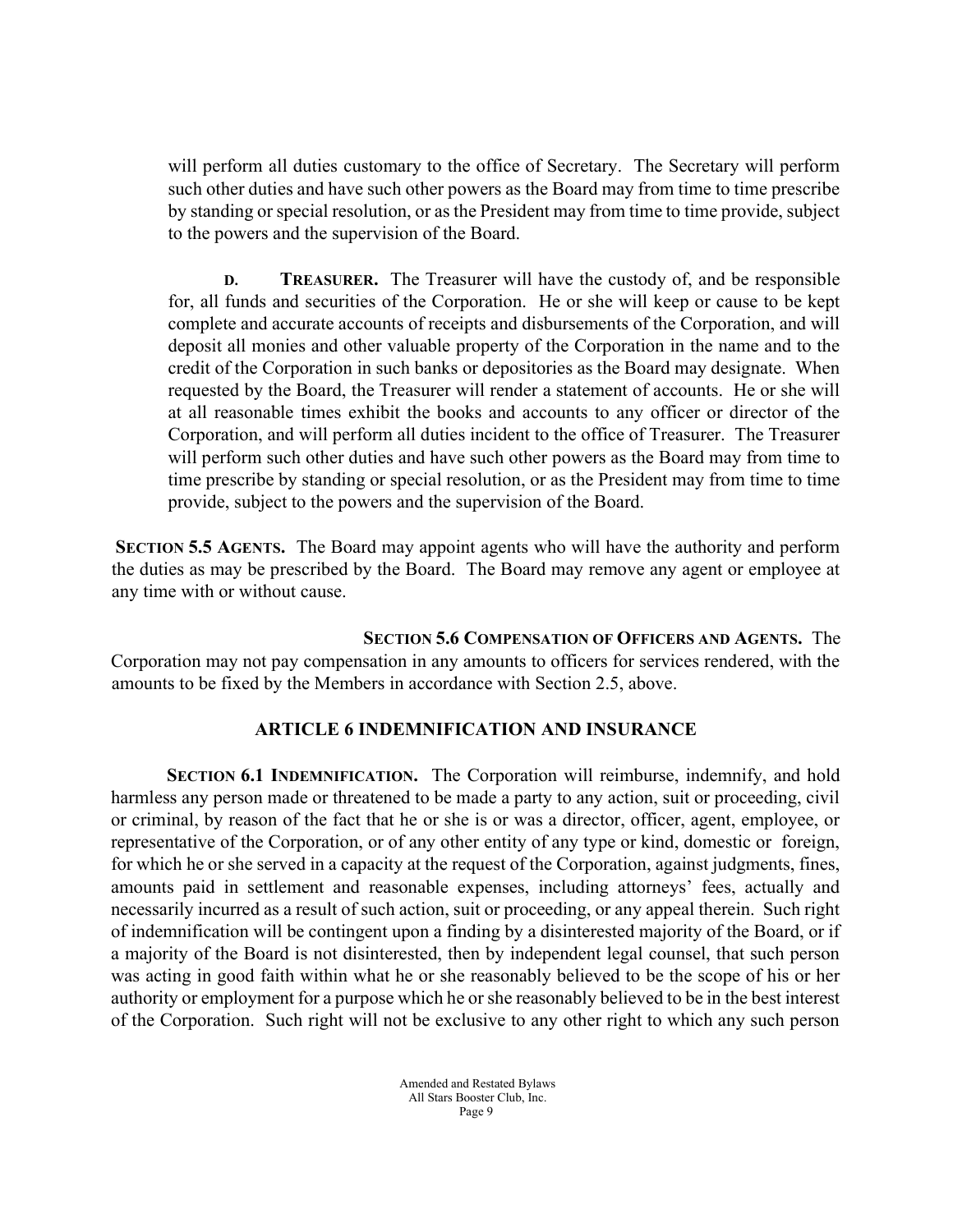may be entitled. However, there may be no indemnification in respect of any claim, issue or matter as to which he or she will have been adjudged to be liable to the Corporation unless and only to the extent that the court in which such action or suit was brought determines, upon application, that, despite the adjudication of liability but in view of all the circumstances of the case, such person is fairly and reasonably entitled to indemnity for such expenses which the court may deem proper.

SECTION 6.2 EXPENSES. The Corporation may pay expenses incurred, and as incurred, by a director or officer defending a civil or criminal action, suit, or proceeding in advance of the final disposition of such action, suit, or proceeding upon receipt of an undertaking by or on behalf of such director or officer to repay such amount if it will ultimately be determined that he or she is not entitled to be indemnified by the Corporation under this Article. Such expenses incurred by other employees and agents may be paid upon such terms and conditions, if any, as the Board deems appropriate.

SECTION 6.3 APPLICATION. The provisions of this Article will be applicable to claims, actions, suits, or proceedings made or commenced after the adoption hereof, whether arising from acts or omissions occurring before or after adoption hereof. The indemnification and advancement of expenses provided by this Article will, unless otherwise provided when authorized or ratified, continue as to a person who has ceased to be a director, officer, employee, or agent and will inure to the benefits of the heirs and personal representatives of such a person.

SECTION 6.4 NOT EXCLUSIVE. The indemnification and advancement of expenses provided by this Article will not be deemed exclusive of any other rights to which such director, officer, employee or agent may be entitled under any law, agreement, vote of disinterested directors or otherwise, and will not restrict the power of the Corporation to make any indemnification permitted by law.

SECTION 6.5 INSURANCE. The Board may authorize the purchase of insurance in order to meet its obligations under the terms and provisions of this Article, on behalf of any person who is or was a director, officer, employee, or agent of the Corporation, or who is or was serving at the request of the Corporation as a director, officer, employee, or agent of another corporation, partnership, joint venture, trust, or other enterprise against any liability asserted against or incurred by him or her in any such capacity, or which arises out of such person's status as a director, officer, employee, or agent whether or not the Corporation would have the power to indemnify such person against that liability under law.

 SECTION 6.6 EXCLUSION. Notwithstanding the foregoing, in no case will the Corporation indemnify, reimburse, or insure any person for any taxes imposed on such individual under Chapter 42 of the Internal Revenue Code of 1986, as now in effect or as may hereafter be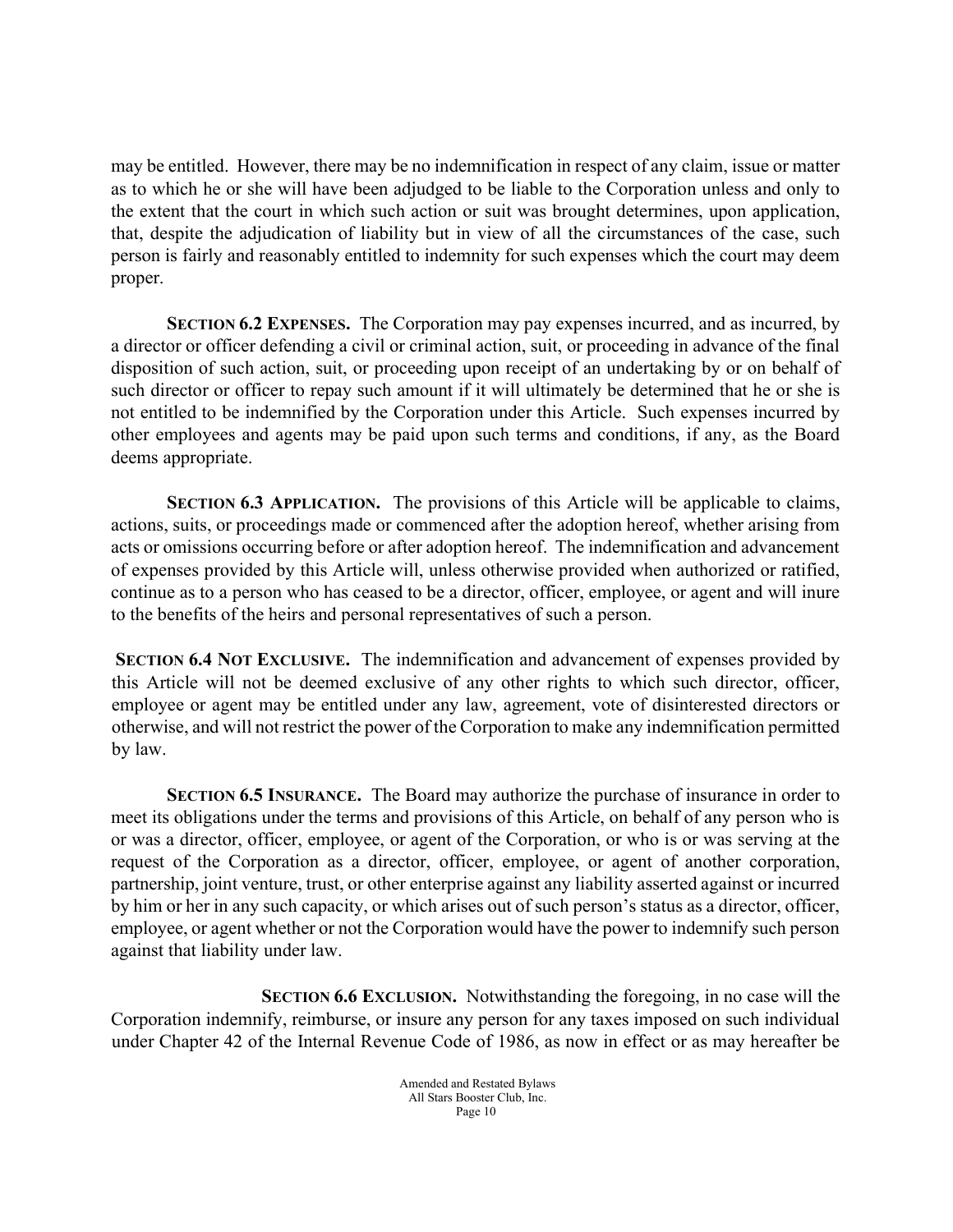amended ("the Code"). Further, if at any time the Corporation is deemed to be a private foundation within the meaning of Section 509 of the Code then, during such time, no payment will be made under this Article if such payment would constitute an act of self-dealing or a taxable expenditure, as defined in §§ 4941(d) or 4945(d), respectively, of the Code.

## ARTICLE 7 MISCELLANEOUS TERMS

SECTION 7.1 TAX MATTERS. The Corporation is organized exclusively for charitable purposes, either directly or by contributions to organizations that qualify as exempt organizations under Section 501(c)(3) of the Internal Revenue Code of 1986, and its regulations as they now exist or they may hereafter be amended. The Corporation will comply with all tax-related requirements set forth in the Corporation's Articles of Incorporation and as otherwise required by applicable law.

SECTION 7.2 FISCAL YEAR. The fiscal year of the Corporation will be June  $1<sup>st</sup>$  to May 31<sup>st</sup>.

SECTION 7.3 CORPORATE SEAL. The Corporation will not have a seal.

SECTION 7.4 CHECKS, NOTES, CONTRACTS. The Board will determine who will be authorized to sign checks, drafts or other orders for payment of money; to sign acceptances, notes or other evidences of indebtedness; to enter into contracts; or to execute and deliver other documents and instruments, all on the Corporation's behalf.

SECTION 7.5 BOOKS AND RECORDS. The Corporation will keep at its office correct and complete books and records of account, the activities and transactions of the Corporation, minutes of the proceedings of the Board and any committee of the Corporation, and a current list of the directors and officers of the Corporation and their residence addresses. Any of the books, minutes and records of the Corporation may be in written form or in any other form capable of being converted into written form within a reasonable time.

SECTION 7.6 DISSOLUTION OF THE CORPORATION. Upon the dissolution of the Corporation, the Board of Directors will, after paying or making provision for the payment of all the liabilities of the Corporation, dispose of all the assets of the Corporation exclusively for the purposes of the Corporation in such manner, or to such organization or organizations organized and operated exclusively for charitable, educational, religious, or scientific purposes as will at the time qualify as exempt organizations or organizations under Section 501(c)(3) of the Internal Revenue Code of 1986 (or the corresponding provision of any future United States Internal Revenue Law) as the Board of Directors will determine.